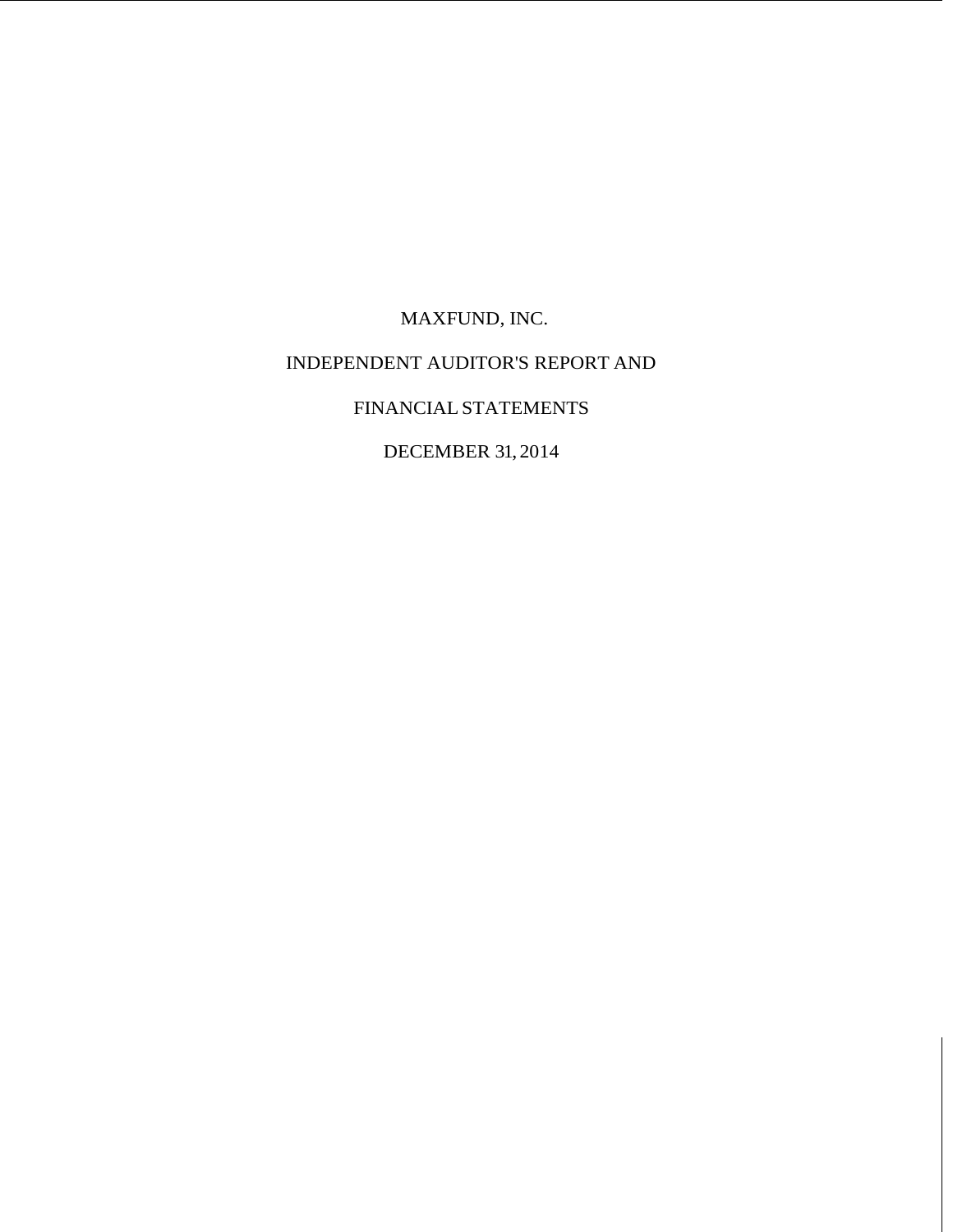# **INDEPENDENT AUDITOR'S REPORT**

**DOUGLAS W. SCHELLINGER, CPA 3033 SO. IVAN WAY DENVER, CO 80227 PHONE: (303) 989-9025**

Board of Directors MaxFund, Inc. Denver, Colorado

I have audited the accompanying statement of financial position of MaxFund, Inc. {a notfor-profit corporation) as of December 31, 2014, and the related statements of activities and net assets, and cash flows for the year then ended. These financial statements are the responsibility of MaxFund, Inc.'s management. My responsibility is to express an opinion on these financial statements based on my audit.

I conducted my audit in accordance with generally accepted auditing standards. Those standards require that I plan and perform the audit to obtain reasonable assurance about whether the financial statements are free of material misstatement. An audit includes examining, on a test basis, evidence supporting the amounts and disclosures in the financial statements. An audit also includes assessing the accounting principles used and significant estimates made by management, as well as evaluating the overall financial statement presentation. I believe that my audit provides a reasonable basis for my opinion.

In my opinion, the financial statements referred to above present fairly, in all material respects, the financial position of MaxFund, Inc. as of December 31, 2014, and the changes in its activities, net assets and its cash flows for the year then ended in conformity with generally accepted accounting principles.

Douglas W. Schellinge, CFIr

July 8, 2015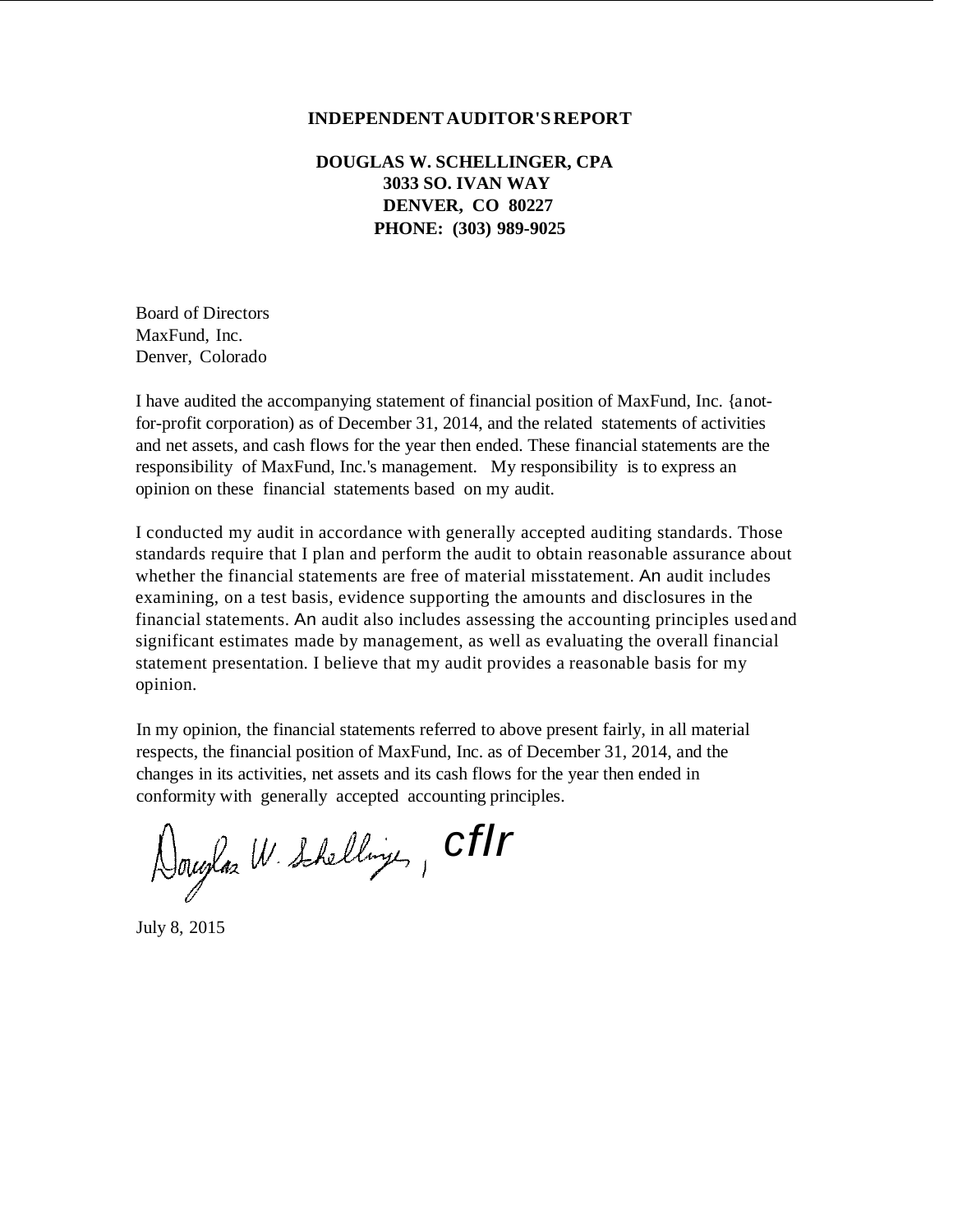## MAX FUND, INC. Statement of Financial Position December 31, 2014

| Assets                                         |                  |
|------------------------------------------------|------------------|
| Current Assets:                                |                  |
| Cash and cash equivalents-unrestricted         | \$927,592        |
| Cash and cash equivalents-restricted           | 404.261          |
| Total Cash and cash equivalents                | 1,331,853        |
| Other current assets:                          |                  |
| <b>Grant Receivable</b>                        |                  |
|                                                | 3 JOO            |
| Total other current assets                     | 3,100            |
| <b>Total Current Assets</b>                    | <u>1.334.953</u> |
| Property and equipment:                        |                  |
| Inca - Office equipment                        | 13,314           |
| Inca - Building J00                            | 436,977          |
| Inca - Leasehold Improvements                  | 603,232          |
| Inca - Equipment                               | 119,505          |
| Furniture and fixtures                         | 128,532          |
| Software                                       | 5,639            |
| Garage                                         | 23,381           |
| Leasehold improvements                         | 170,985          |
| Medical and other equipment                    | 123,386          |
| Dog Shelter                                    | 2,427,921        |
| Spay and Neuter Trailer                        | 134,260          |
| <b>Storage Building</b>                        | 5,400            |
| Vehicles                                       | 200,457          |
| Cattery•Land                                   | 562,187          |
| Cattery-Building                               | 1,043,013        |
| Cattery-Leasehold Improvements                 | 41,842           |
| Cattery-Fumiture, Fixtures                     | 141,972          |
| Real Estate – SS                               | 19,000           |
| 1184 S Grant Street                            | 244,252          |
|                                                | \$6,445,255      |
| Less accumulated depreciation and amortization | 11,279,186)      |
| Property and equipment, net                    | \$5.166,069      |
| Other Assets:                                  |                  |
| Investments-net                                | 2.590,545        |
| Total other assets                             | 2.590.545        |
|                                                |                  |
| <b>Total Assets</b>                            | \$9.091.567      |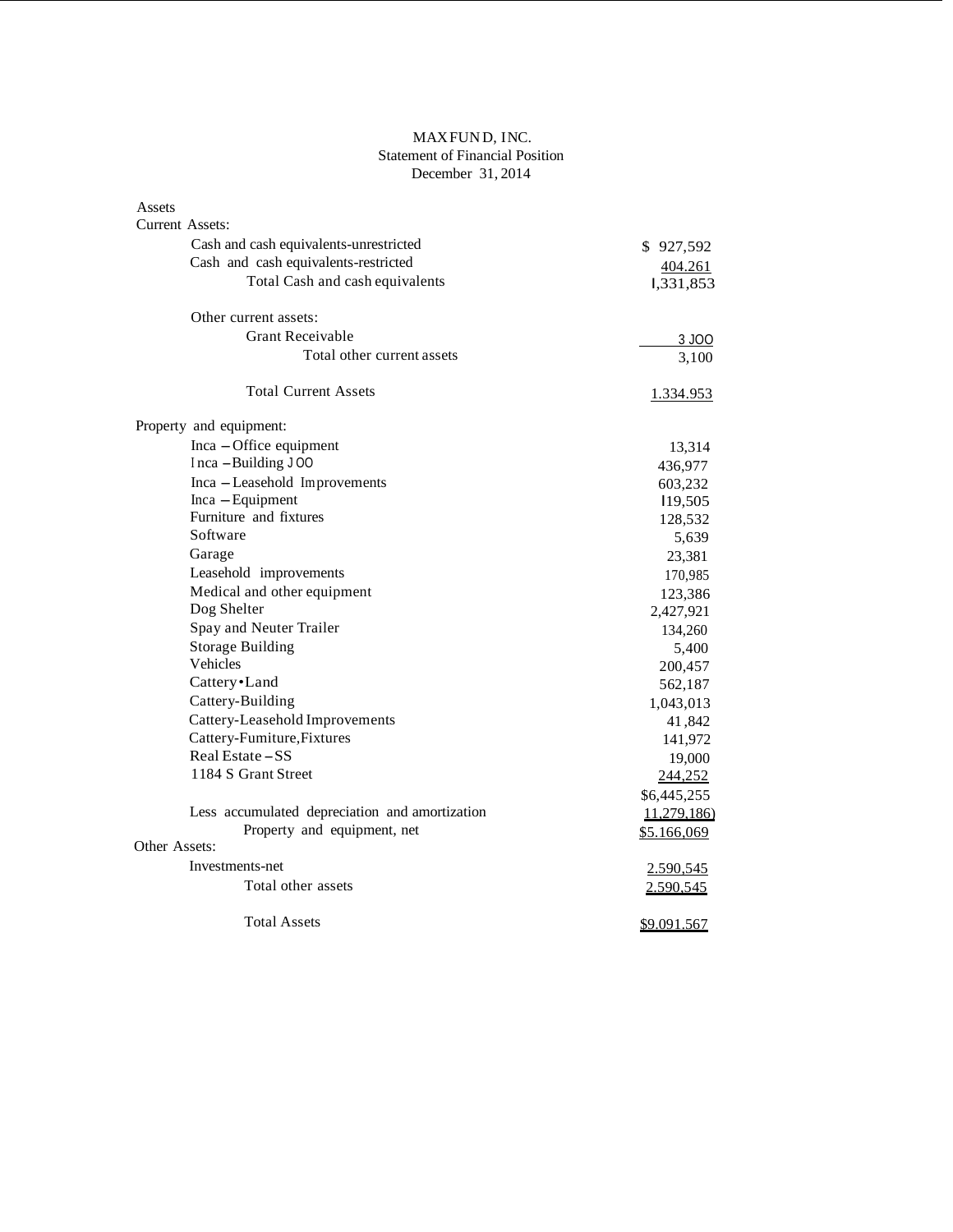# Statement of Financial Position (Continued) December 31 , 2014

| Liabilities<br>Current Liabilities |             |
|------------------------------------|-------------|
| Accounts Payable                   | \$<br>282   |
| Total current liabilities          | \$<br>282   |
| <b>Total Liabilities</b>           | \$<br>282   |
| Net assets:                        |             |
| Unrestricted:                      | \$9,023,637 |
| Temporarily restricted:            | 67 649      |
| Total net assets                   | \$9,091,285 |
| Total liabilities and net assets   | \$9,091,567 |

**See** *accompanying notes tofinancial staten1en1s*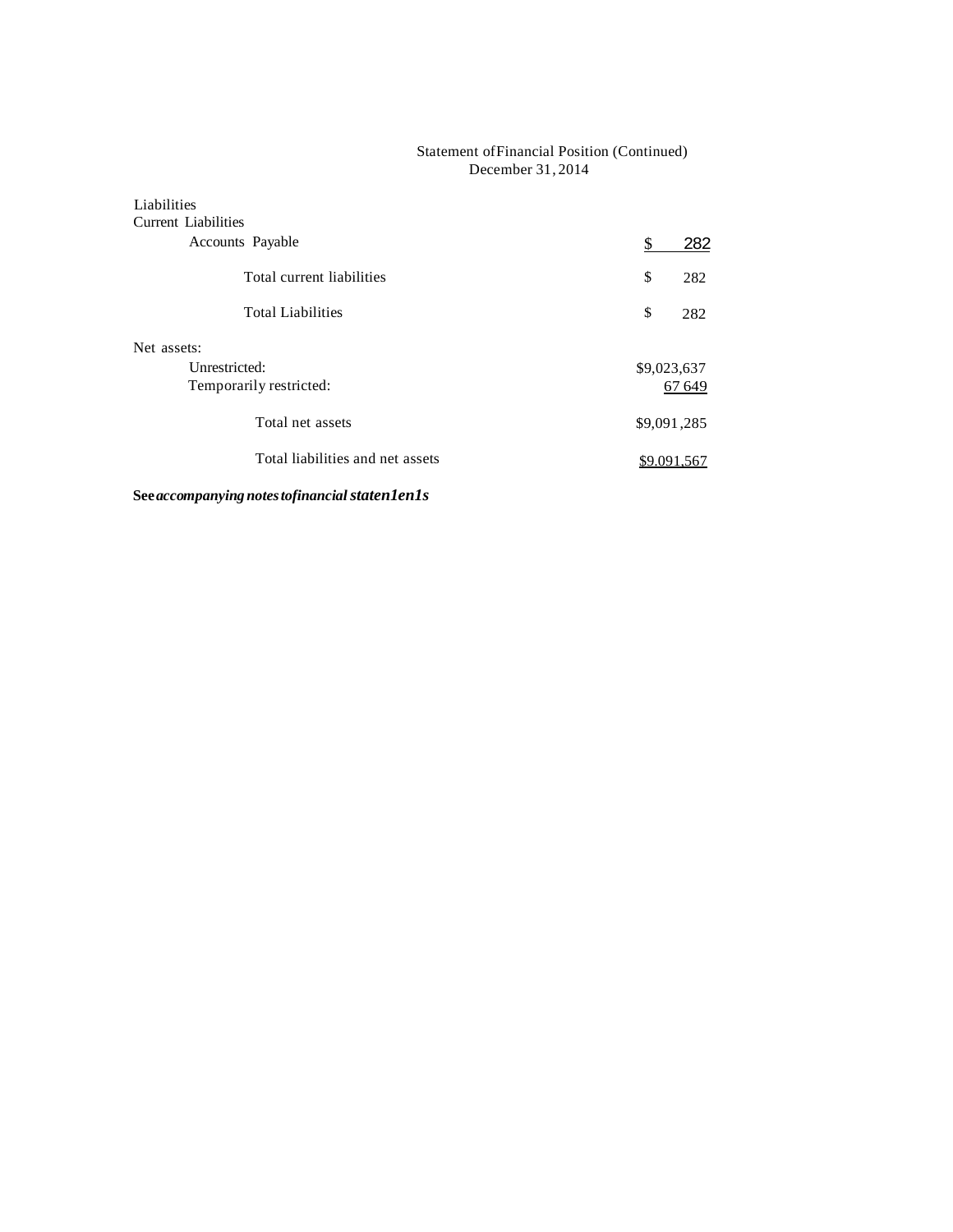#### MAXFUND, INC. Statement of Activities and Net Assets For the Year Ended December 31, 2014

|                                                 |              |                   | <b>Temporarily Permanently</b>    |
|-------------------------------------------------|--------------|-------------------|-----------------------------------|
|                                                 | Unrt,tri£1£d | <b>Bt11rl£ltd</b> | <b>Brstricttd</b><br><b>Total</b> |
| Public Support, Revenues, and Reclassifications |              |                   |                                   |
| Adoptions                                       | \$143,878    |                   | 143,878                           |
| Contributions:                                  |              |                   |                                   |
| Individual                                      | 606,031      |                   | 606,031                           |
| Interest/Dividend income                        | 71,617       |                   | 71,617                            |
| <b>Estate Donations</b>                         | 675,239      | 100,000           | 775,239                           |
| Grants/Foundationsff rusts/Gifts                | 370,397      | 20,000            | 390,397                           |
| <b>Medical Services</b>                         | 799,55 I     |                   | 799,551                           |
| Memberships                                     | 38,790       |                   | 38,790                            |
| Memorials                                       | 56,569       |                   | 56,569                            |
| Misc. income                                    | 14,309       |                   | 14,309                            |
| Pet Pals                                        | 6,109        |                   | 6,109                             |
| <b>Stock Donations &amp; Market Adjustments</b> | 54,300       |                   | 54,300                            |
| Special Events:                                 |              |                   |                                   |
| Puttin on the Max and others                    | 130,646      |                   | 130, \$46                         |
| Total public support, revenues                  |              |                   |                                   |
| and reclassifications                           | 2,967,5Q1    | 12Q,000           | 3,082,507                         |
| <b>Expenses</b>                                 |              |                   |                                   |
| Programs:                                       |              |                   |                                   |
| Animal food & supplies                          | 83,005       | 5,000             | 88,005                            |
| Program office costs and utilities              | 266,573      |                   | 266,573                           |
| Program personnel                               | 970,652      |                   | 970,652                           |
| Veterinarian expense                            | 516,405      | I 15,000          | 631,405                           |
| Otheradministrative costs                       | 56,550       |                   | 56,550                            |
| Promotion & Newsletter                          | 53,967       |                   | 53,967                            |
| Depreciation and amortization expense           | 180,003      |                   | 18Q,003                           |
| <b>Total</b> programs                           | 2,127,155    | 120,QOO           | 2.242.125                         |
| Administration:                                 |              |                   |                                   |
| Office costs and utilities                      | 5,615        |                   | 5,615                             |
| Personnel                                       | 384,21I      |                   | 384,21I                           |
| Other Administrative costs                      | 37,288       |                   | 37,288                            |
| Total administration                            | 427 114      |                   | 427 I 14                          |
| Fundraising:                                    |              |                   |                                   |
| Event expense                                   | 49,333       |                   | 49,3JJ                            |
| Total fundraising                               | 49,333       |                   | 49,J33                            |
| <b>Total Expenses</b>                           | 2,603,602    | 120,000           | 2,723,602                         |
| Change in net assets                            | 363,905      |                   | 363,905                           |
| Net assets as of beginning of year              | 8,659,731    | 67,649            | 8,721.JSQ                         |
| Net assets as of end of year                    | 9.023.636    | 67.649            | 9,091.285                         |

*See accompan;1ing notes tofinancial statements*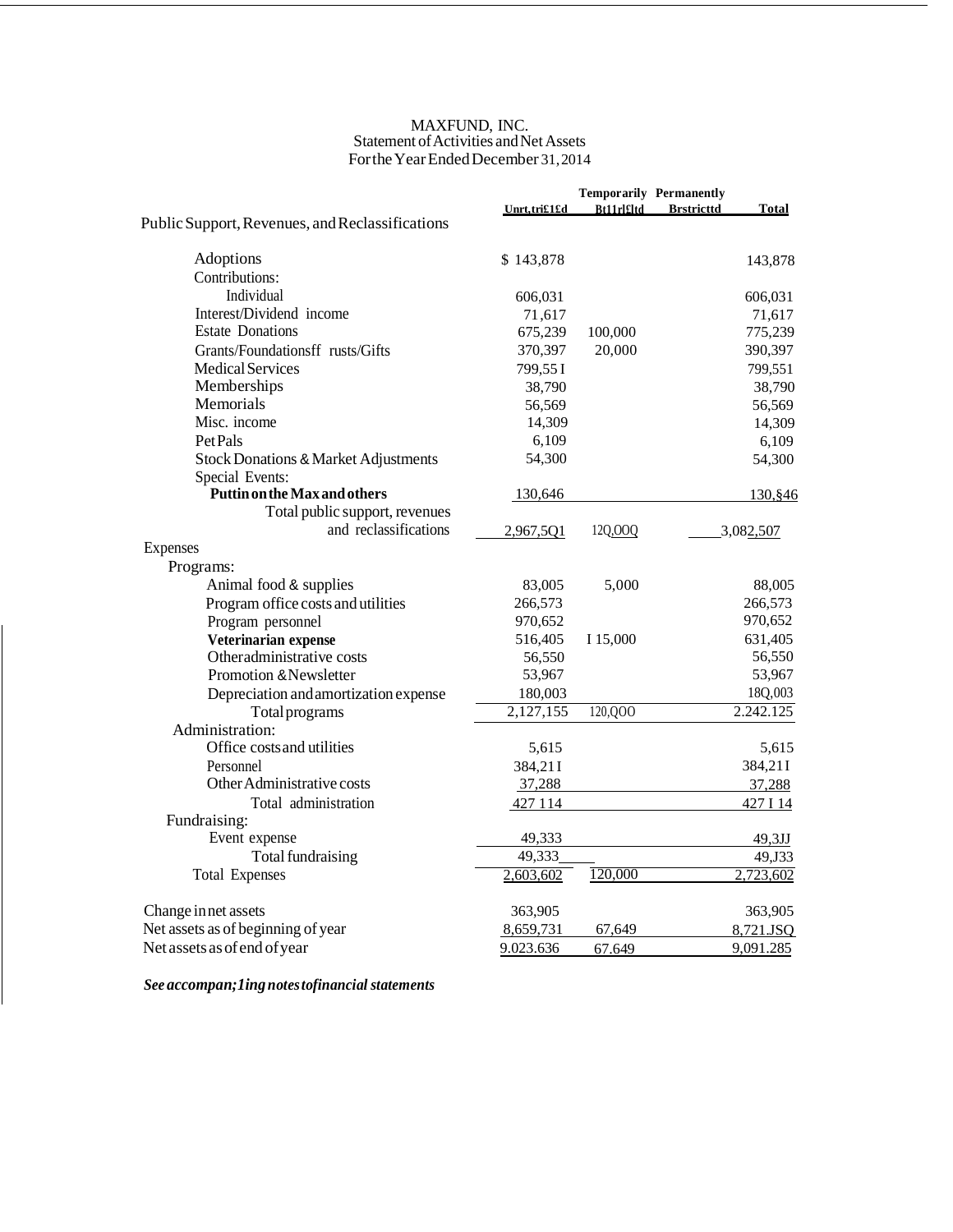# MAXFUND, IC. Statement of Cash Flows For the Year Ended December 31 , 2014

| Operating activities                                 |               |
|------------------------------------------------------|---------------|
| Change in net assets                                 | \$<br>363,905 |
| Adjustments to reconcile change in net assets to net |               |
| cash provided by operating activities:               |               |
| Increase in accounts receivable                      | (800)         |
| Decrease in accounts payable                         | (138)         |
| Net cash provided by operating activities            | (938)         |
| Investing activities                                 |               |
| Acquisition of property plant and equipment          | (647,088)     |
| Accum. Depree-property plant and equipment           | 180.004       |
| Net cash provided by in investing activities         | (467, 084)    |
| <b>Financing activities</b>                          |               |
| Increase in Investments                              | (537.500)     |
| Net cash provided by financing activities            | (537,500)     |
|                                                      |               |
| Net decrease in cash and cash equivalents            | (641, 617)    |
| Cash and cash equivalents as of beginning of year    |               |
|                                                      | 1.973.470     |
| Cash and cash equivalents as of end of year          | \$1.331.853   |
| Supplemental Disclosures                             |               |
| Interest and dividend income                         | \$71.617      |
|                                                      |               |

*See accompanying notes tofinancial statements*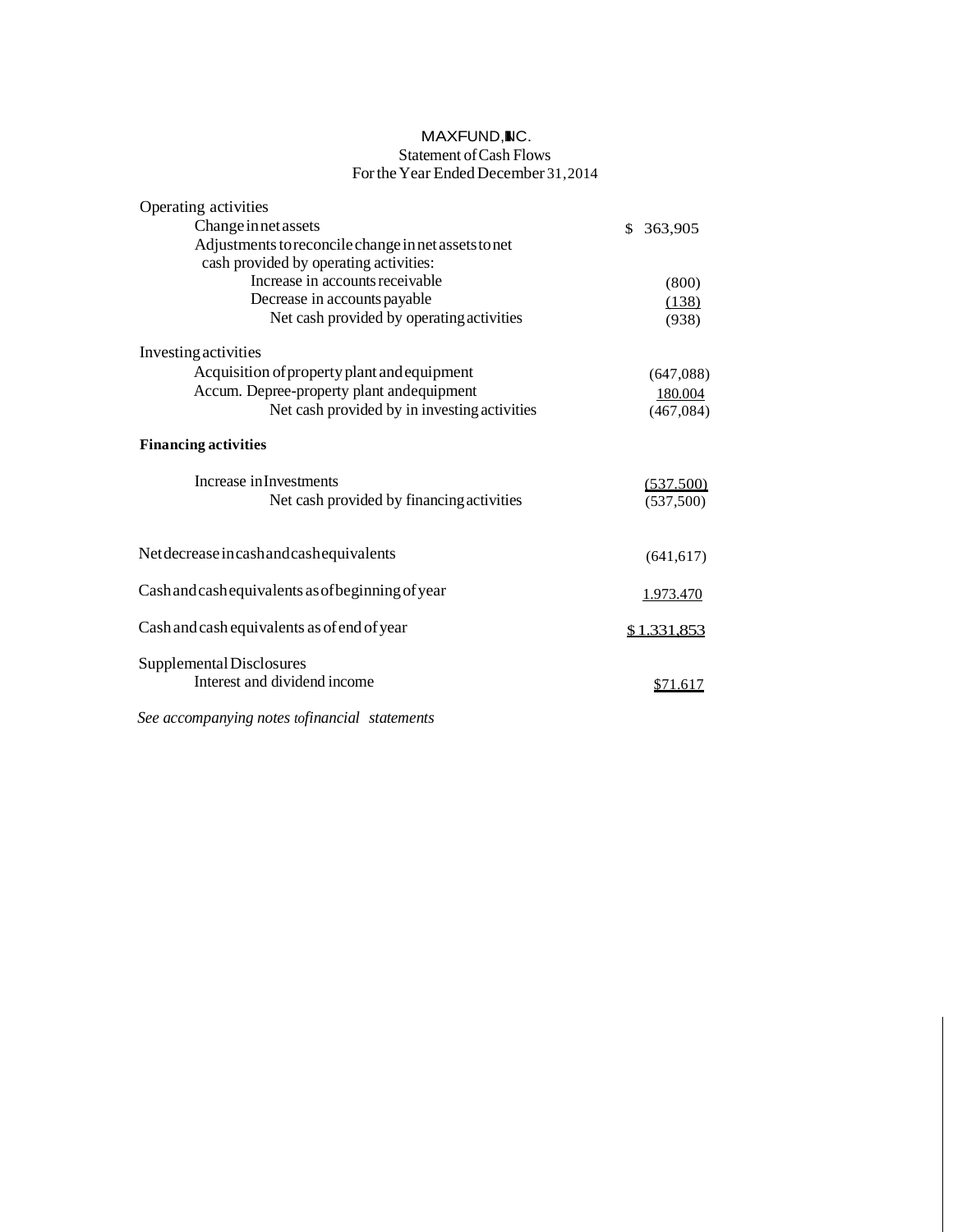## MAXFUND, INC. Notes to Financial Statements December 31, 2014

# NOTE I: SUMMARY OF SIGNIFICANT ACCOUNTING POLICIES

This summary of significant accounting policies of MaxFund, Inc. (MaxFund) is presented to assist in understanding MaxFund's financial statements. The financial statements and notes are representations of MaxFund's management who is responsible for their integrity and objectivity. These accounting policies conform to generally accepted accounting principles and have been consistently applied in the preparation of the financial statements.

Organization and Nature of Activities

MaxFund, Inc. was organized in 1988 and incorporated as a not-for-profit organization in Colorado in 1989. Maxfund provides care for injured pets in the Denver metro area and finds homes for these animals upon recovery.

Public Support and Reven ue

**The major sources of support and revenue are contributions from donors, grants, special fundraising events,**  corporate sponsors, various private sources and a variety of sales. This information is noted based on the applicable sections of the Financial Accounting Standards Board (FASB) Accounting Standards Codification (ASC) with specific sections related to Non Profit Organizations - FASB ASC 958.

## Restricted Funds

All contributions are considered to be available for unrestricted use unless specifically restricted by the donor. These donor restricted contributions are reported as increases in temporarily or permanently restricted net assets, depending on the nature of the restrictions, and are specifically identified with expenditures designated by the donor. However, excepting long-lived asset contributions, donor restricted contributions are reported as unrestricted support ifthe restriction is fulfilled during the same time period in which the contribution is received. MaxFund has established a policy wherein an implied time restriction on the use of long-lived assets expires over the useful life of the asset.

#### Depreciation and amortization

Depreciation is provided for in amounts sufficient to relate the cost of depreciable assets to operations over their estimated service lives. Straight-line methods are used for financial and tax purposes. Leasehold improvements are amortized over the estimated lives of the assets. Leased property under capitalized leases is amortized over the service lives of the assets.

#### In Kind Donations

Contributions of services by veterinarians and other assets donated to MaxFund, Inc. are recorded at their fair market value, estimated by the donor, at the date of the donation. Donations of property and equipment are recorded as support at their estimated fair value. Donations without a known value are only recognized when sold.